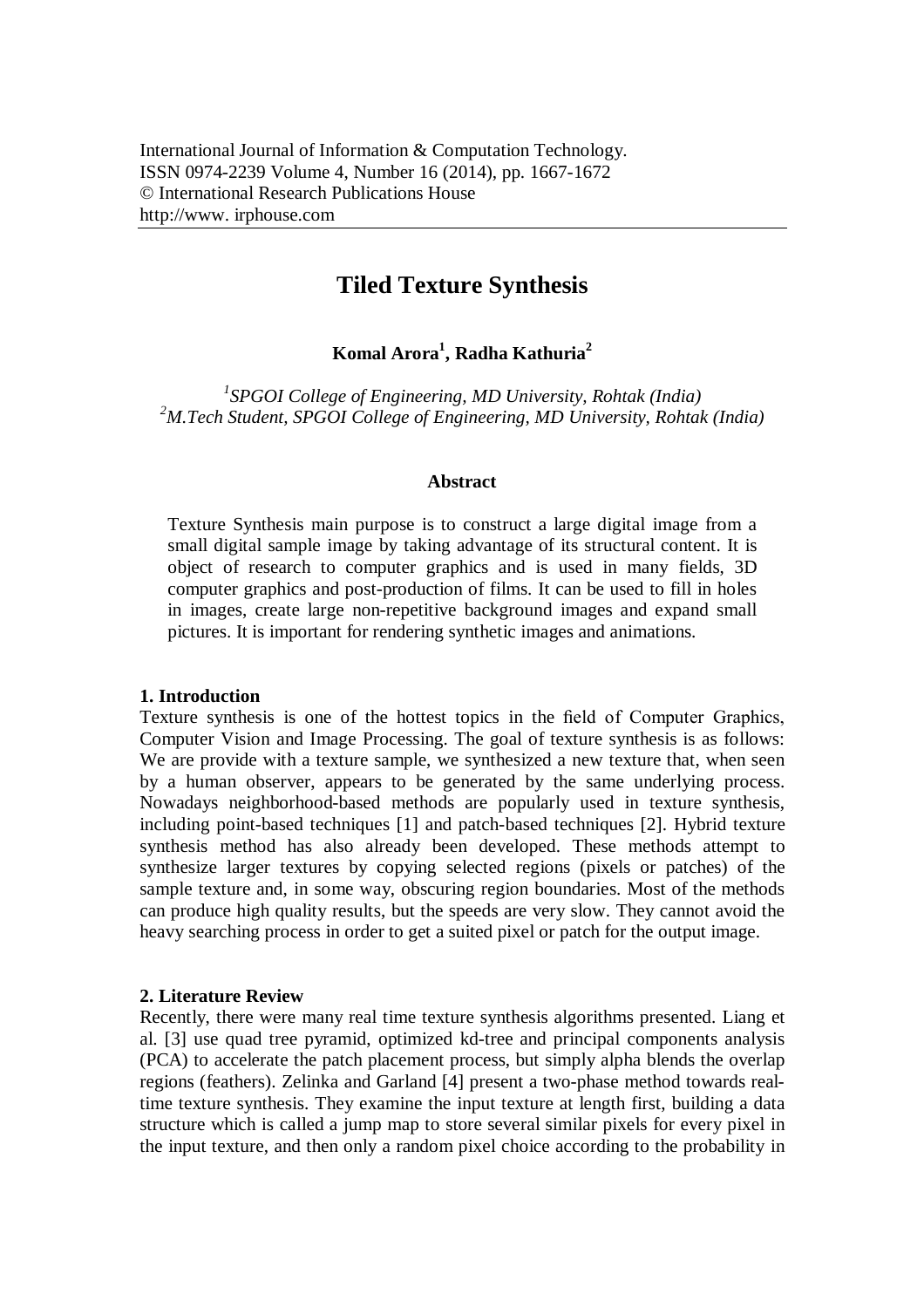the jump map is needed in the synthesis phase. Wang etal [5] extend the jump map technique to patch-based maps and get better results than the previous one. Cohen et al. [2] present a new stochastic algorithm to non-periodically tile the plane with a small set of Wang Tiles [6].

## **Existing approaches of Texture Synthesis:**

### **Science based texture synthesis**:

Textures are created by using scientific ideas, models, algorithms and procedures. Any good and powerful scientific model in biology, physics, chemistry or mathematics can be used to create textures. Examples are like reaction-diffusion. Genetic algorithms created in computer science to solve optimization problems using Darwinian concepts of evolution in biology. Genetic algorithms allow objects to evolve with reproduction, selection and fitness. Sims showed that genetic algorithms can be used to create textures

### **Image based texture synthesis**:

Textures are created directly from sample images using digital signal processing techniques. In this case, no prior information about the nature of the textures in the images. These types of textures are based on research on human perception that concludes that two textures are difficult to discriminate when the orientation and distribution of certain characteristics are similar [7].

#### **3. Challenges**

Major Challenges faced in Texture Synthesis are:

## **3.1 Modeling**

In this technique the major challenge is How to estimate the texture generation process from a given finite texture sample. The estimated process should be able to model both the structural and stochastic parts of the input texture. The success of modeling is defined by the visual fidelity of the synthesized textures with respect to the given samples.

## **3.2 Sampling**

In Sampling the issue is How to develop an efficient sampling procedure to produce new textures from a given model. The productivity of the sampling procedure will directly determine the computational cost of texture generation.

#### **4. Proposed Methods**

The following below methods have been researched or developed for texture synthesis:

#### **Tiling**

The very easy and simple way to generate a large image from a sample image is to tile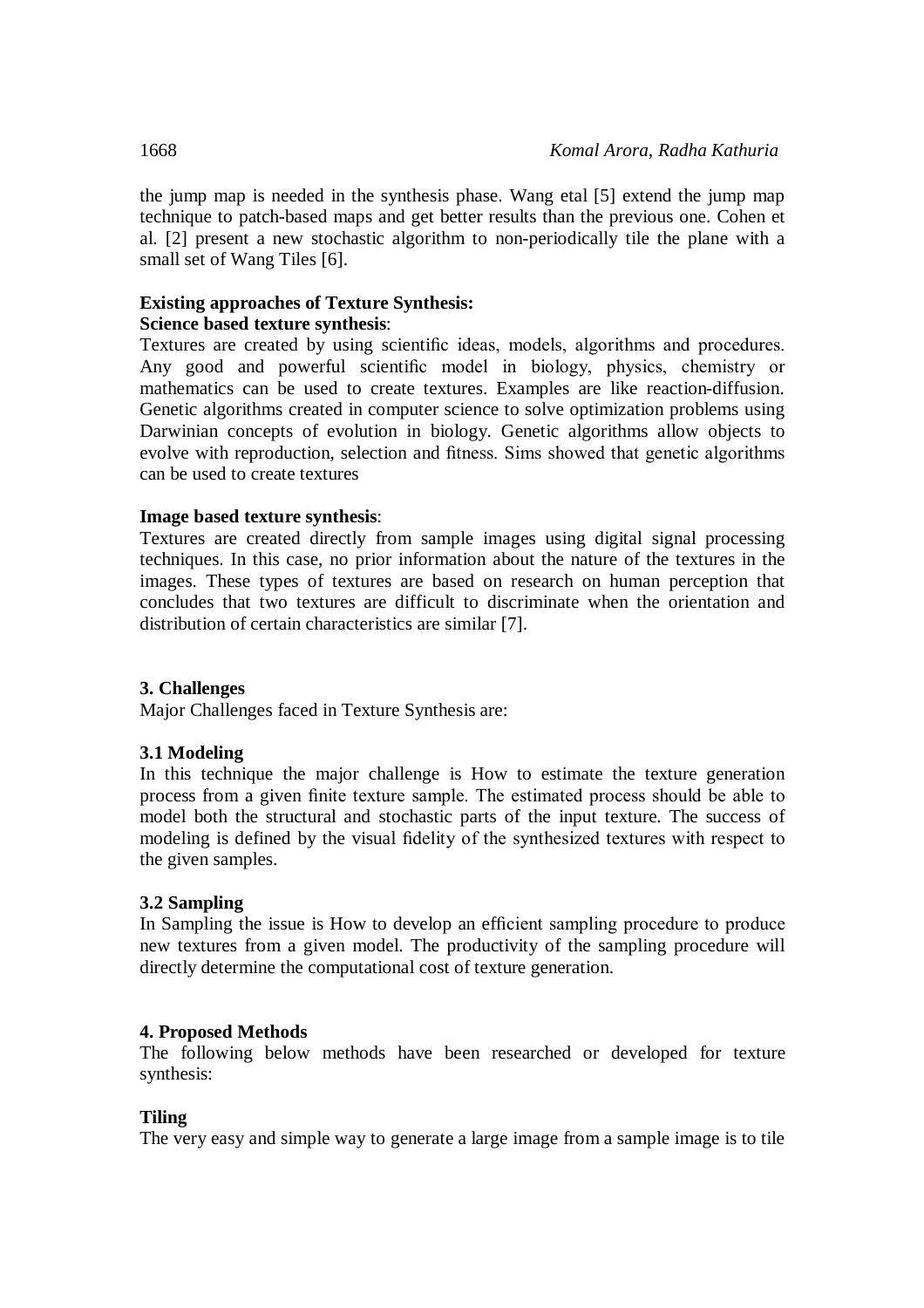#### *Tiled Texture Synthesis* 1669

it. This means that multiple copies of the sample are simply copied and pasted side by side. The result is barely satisfactory. Except in few cases, there will be the seams in between the tiles and the image will be highly repetitive.

#### **Stochastic texture synthesis**

Stochastic texture synthesis methods produce an image by randomly choosing color values for each pixel, which only influenced by basic parameters like minimum brightness, average color or maximum contrast. These type of algorithms perform well with stochastic texture; otherwise they produce completely unsatisfactory results as they ignore any kind of structure within the sample image.

### **Single purpose structured texture synthesis**

Algorithms of that family use a fixed procedure to create an output image, i.e. they are fixed to a single kind of structured texture. Thus, these algorithms can both only be applied to structured textures and only to textures with a very similar structure. For example, a single purpose algorithm could produce high quality texture images of stonewalls; yet, it is very different that the algorithm will produce any viable output if given a sample image that shows pebbles.

### **Chaos mosaic**

This method, proposed by the Microsoft group for internet graphics, is a polished version of tiling and performs the following three steps:

- 1. The output image is filled completely by tiling. The outcome is a repetitive image with visible seams.
- 2. Randomly selected parts of random size of the sample are copied and pasted randomly onto the output image. The outcome is a rather non-repetitive image with visible seams.
- 3. The output image is filtered to smooth edges. The outcome is an acceptable texture image, which is not too repetitive and does not contain too many artifacts. Still, this method is not satisfactory because the smoothing in step 3 makes the output image look blurred.

#### **Pixel-based texture synthesis**

These methods, such as "Texture synthesis via a non causal nonparametric multi scale Markov random field"[9], "Texture Synthesis by Non-parametric Sampling" [10] and Fast Texture Synthesis using Tree-structured Vector Quantization" [7] are some of the simplest and most successful general texture synthesis algorithms. They generally synthesize a texture in scan-line order by finding and copying pixels with the most similar local neighborhood as the synthetic texture. These methods are very beneficial for image completion. They can be constrained, as in "Image Analogies", to perform many impressive tasks. They are typically accelerated with some form of Approximate Nearest Neighbor method since the exhaustive search for the best pixel is somewhat slow.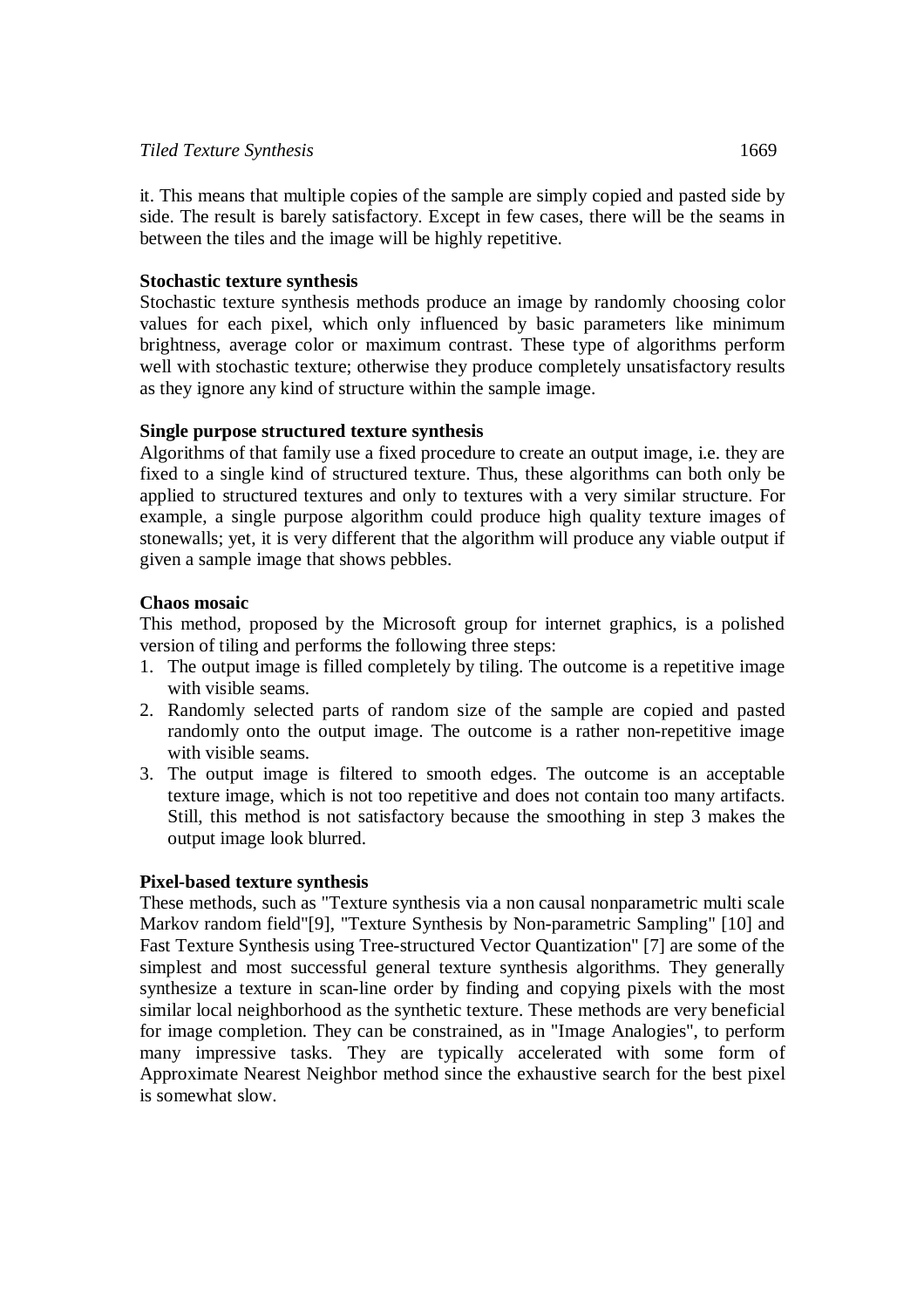## **Patch-based texture synthesis**

Patch-based texture synthesis creates a new texture by copying and stitching together textures at various offsets, identical to the use of the clone tool to manually synthesize a texture. "Image Quilting." is the best known patch based texture synthesis algorithms. These algorithms tend to be more powerful and faster than pixel-based texture synthesis methods.

## **5. Algorithms**

## **Adjacent Tiling**

This is the simplest method of Tile texture synthesis. In this method the tiles are placed in the mesh according to the desired resolution of the image. The tile is repeated for n times horizontally and m times vertically to obtain a image of n\*m where the resolution of the obtained pattern if  $((n^*tiles width)^*(m^*tilebright))$  where tilewidth and tileheight are the width and height of the tiles respectively.

## **Overlap Tiling**

This is another method of Tile texture synthesis. This method is little more complex than the previous one. In this method the tiles are placed in the mesh according to the desired resolution of the image by overlapping the one pixel at the end of each row. The tile is repeated for n times horizontally and m times vertically to obtain a image of  $n^*m$  where the resolution of the obtained pattern if  $((n^*tilles width)^*(m^*tileleneight))$ where tilewidth and tileheight are the width and height of the tiles respectively.

## **6. Advantages**

Various advantages of New Methods over previous methods

## **Quality**

A texture generated by our approach has good visual quality; they are perceived to be very similar to the input sample textures. They and can be of arbitrary size.

## **Generality**

Our algorithm can model a vast variety of textures, despite the versatility of their underlying physical generation process.

## **Simplicity**

Our approach is very easy, simple and can be implemented using standard image processing operations.

## **Efficiency**

Unlike previous approaches, our algorithm is efficient. Typical textures take only seconds to minutes to generate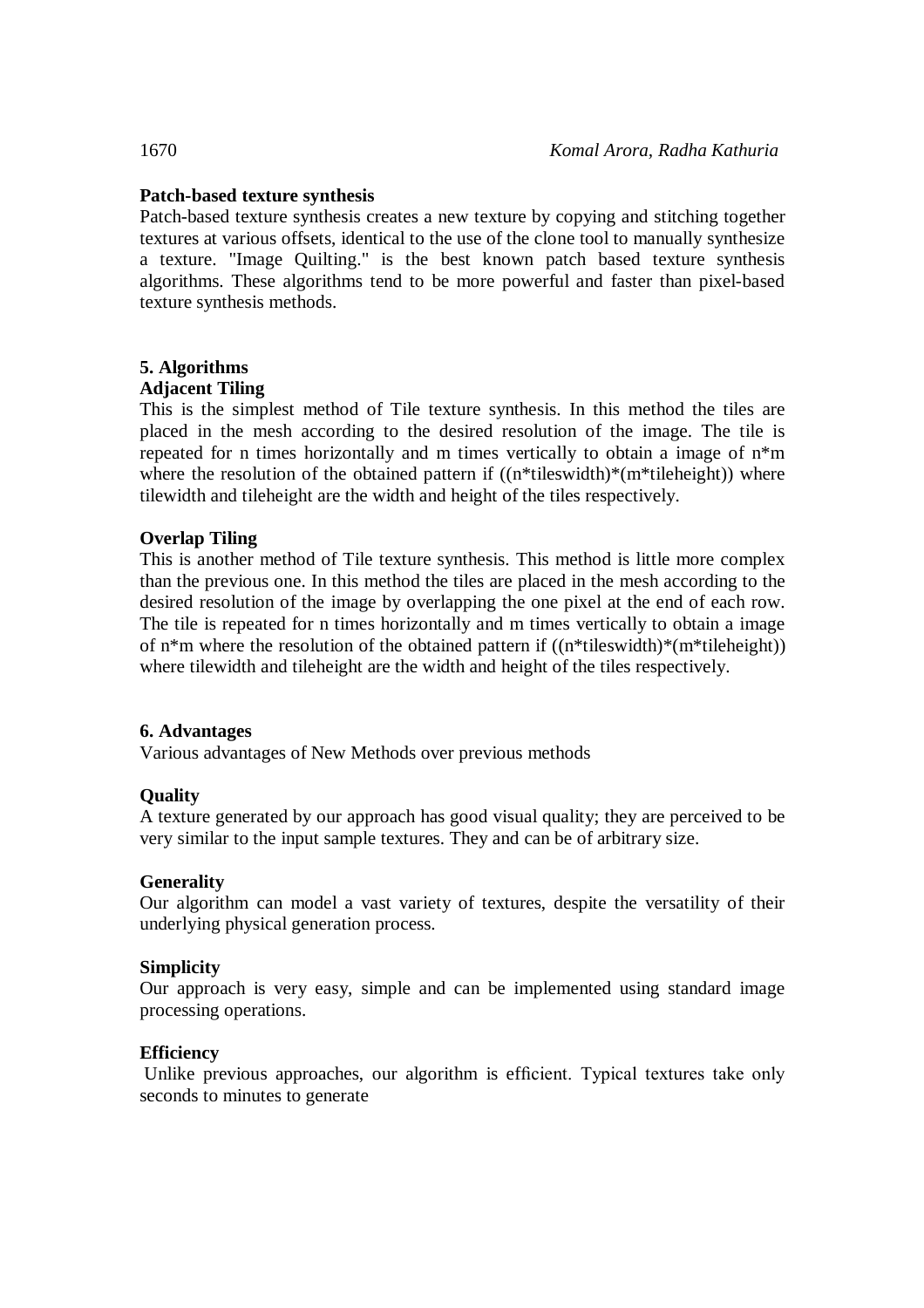#### **7. Future Work**

Promising future extensions would be to develop a tiled texture with some more techniques like Blending function method and to create a automated tool for Texture quality improvement and synthesis, and to provide more precise control over input image and type. Another extension would be to select a random texture from the given image and creating the wallpaper from that texture and also using the background texture. This idea could be extended further to include texturing for many different shapes including pentagons, hexagons, and octagons. Perhaps seamless textures could even be created for a surface with many different shapes [11]. Animated textures would be another interesting extension. More wallpaper patterns could easily be added as well. Wallpaper with more boundary types and more background images would provide more variation and provide a more a periodic looking image.

#### **8. Conclusion**

In this paper a simple method to create a tiled texture from any image has been created. The program facilitates easy texture creation with Adjacent tiling method and Overlap tiling method. The method allows the user to choose any resolution of choice as well as required numbers of rows and columns. Adjacent tiling method is good for stochastic textures which do not have specified boundaries; hence seam problem will not occur whereas overlapping tiling method is good for all types of textures most likely for regular and stochastic. The mentioned methods also allows for creation of some simple wallpapers because Adjacent method for specific types of textures and Overlapping method creates seamless 2D textures it proves to be very useful for creating a periodic textures. The methods are easy to understand and implement.

#### **8. References**

- [1] A. A. Efros and T. K. Leung.Texture synthesis by nonparametric sampling. In ICCV '99: Proceedings of the International Conference on Computer Vision-Volume 2, page1033, Washington, DC, USA, 1999. IEEE Computer Society.
- [2] Q.Wu and Y. Yu. Feature matching and deformation for texture synthesis. ACM Trans. Graph., 23(3):364–367, 2004.
- [3] L. Liang, C. Liu, Y.-Q.Xu, B. Guo, and H.-Y.Shum.Real-time texture synthesis by patch-based sampling.ACMTrans.Graph, 20(3):127–150, 2001.
- [4] S. Zelinka and M. Garland. Towards real-time texture synthesis with the jump map. In EGRW '02: Proceedings of the13th Euro graphics workshop on Rendering, pages 99–104,Aire-la-Ville, Switzerland, Switzerland, 2002. EurographicsAssociation.
- [5] B. Wang, J. Yong, and J. Sun. Real-time texture synthesis with patch jump maps. In International Symposium on Computational and Information Sciences (CIS'04), pages 1155–1160, 2004.
- [6] Li-Yi Wei, Texture Synthesis by Fixed Neighborhood Searching, A